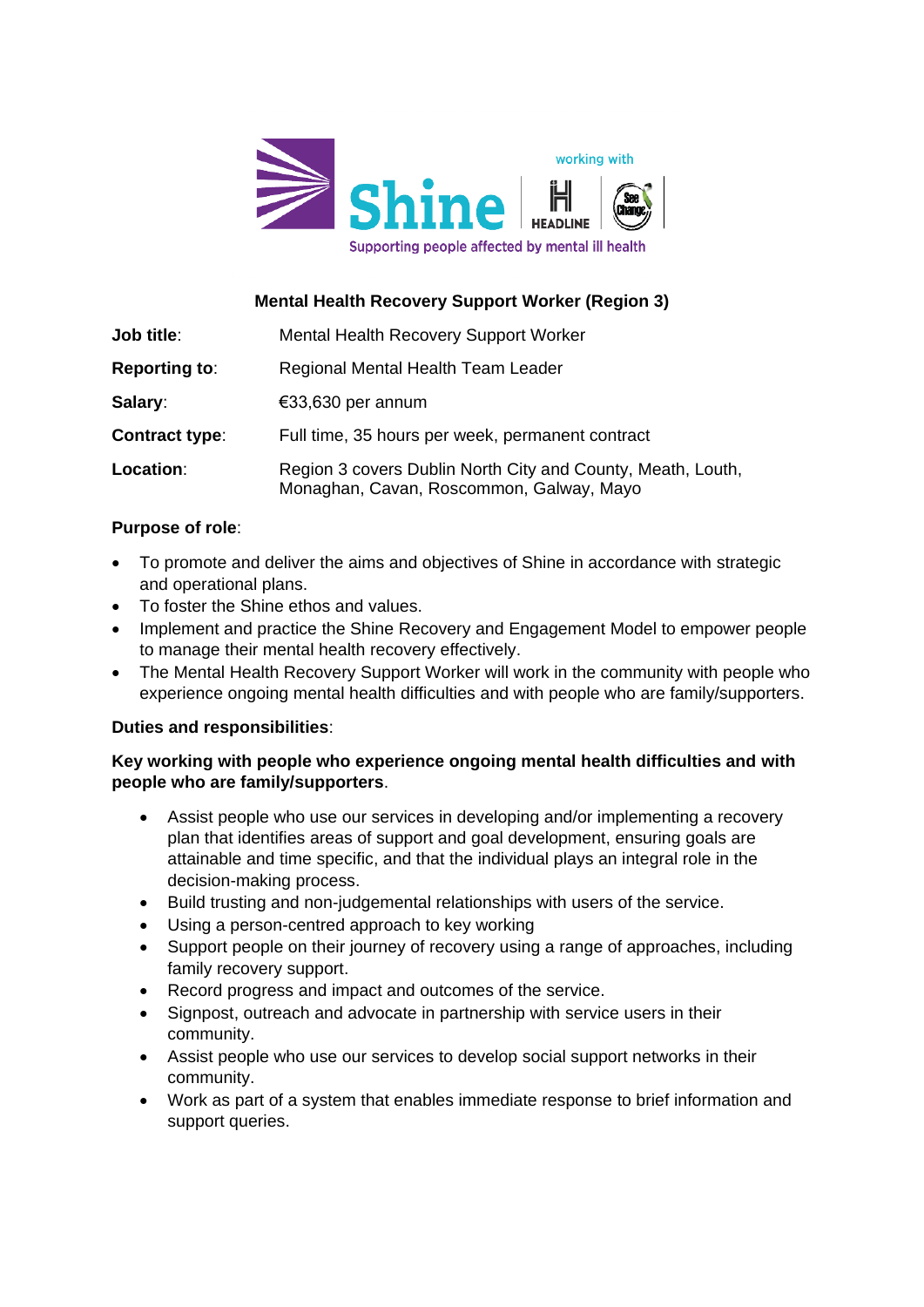## **Community Engagement**

- Promote the work of Shine through the provision of information talks, presentations and awareness events in the community.
- Build relationships with statutory and community partners.
- Collaborate with statutory and other voluntary/community sector partners on projects and initiatives focused on mental health and recovery.

### **Training/ Facilitation**

- Facilitation and delivery of Shine groups
- Support and deliver Shine education courses.
- Provide support to facilitators of Shine groups and education courses.

### **Other duties**

- Develop and participate in specific Shine projects.
- Maintain up to date records of all work
- Participate in the development, evaluation and implementation of services.
- Work cooperatively as a member of the Shine team.
- Participate in team meetings.
- Any other duties as required by Shine

### **Person specification**

- Previous experience in community and/or recovery work using a person-centred approach.
- Excellent communication, time management and organisational skills.
- Ability to maintain professional standards with regard to people who use our services.
- An empathetic and non-judgemental approach to working with people.
- Flexibility in approach to work.
- Knowledge and understanding of mental health and recovery services in Ireland.
- Ability to work within a team and follow direction as well as the ability to work alone and on your own initiative.

### **Qualifications and requirements**

- A recognised third level qualification in a relevant health and social care discipline.
- Previous experience of facilitating groups
- Previous experience of delivering training/education programmes to groups.
- At least 2 year's post qualification experience working in a relevant field.
- Full clean driver's license and use of own car.
- Occasional weekend and evening work may be required.

### **Shine benefits include**:

- Support and supervision provided by your line manager on a regular basis.
- Training and ongoing professional development.
- Flexible working hours.
- Access to Employee Assistance Programme.
- 24 days annual leave per annum (pro rata for part time employees) plus one wellbeing day per annum.
- Access to Shine pension scheme with contribution from employer
- Bike to work scheme.